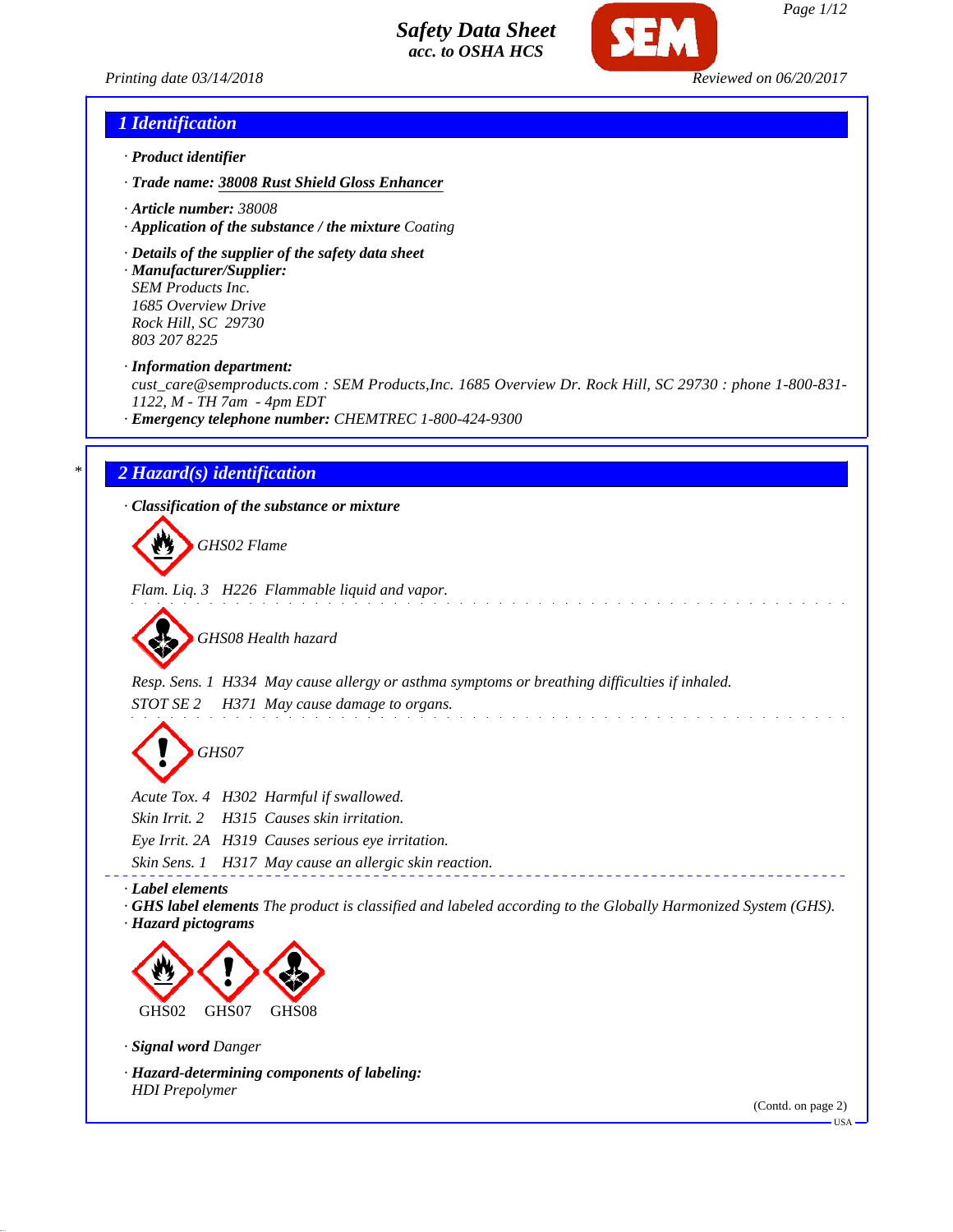*Printing date 03/14/2018 Reviewed on 06/20/2017*

**SEM** 

# *Trade name: 38008 Rust Shield Gloss Enhancer*

|                                    | (Contd. of page 1)                                                                                                     |
|------------------------------------|------------------------------------------------------------------------------------------------------------------------|
| n-butyl acetate                    |                                                                                                                        |
| hexamethylene-di-isocyanate        |                                                                                                                        |
| · Hazard statements                |                                                                                                                        |
|                                    | H226 Flammable liquid and vapor.                                                                                       |
| H302 Harmful if swallowed.         |                                                                                                                        |
| H315 Causes skin irritation.       |                                                                                                                        |
|                                    | H319 Causes serious eye irritation.                                                                                    |
|                                    | H334 May cause allergy or asthma symptoms or breathing difficulties if inhaled.                                        |
|                                    | H317 May cause an allergic skin reaction.                                                                              |
|                                    | H371 May cause damage to organs.                                                                                       |
| · Precautionary statements         |                                                                                                                        |
| P210                               | Keep away from heat/sparks/open flames/hot surfaces. - No smoking.                                                     |
| P233                               | Keep container tightly closed.                                                                                         |
| P <sub>240</sub>                   | Ground/bond container and receiving equipment.                                                                         |
| P241                               | Use explosion-proof electrical/ventilating/lighting/equipment.                                                         |
| P242                               | Use only non-sparking tools.                                                                                           |
| P243                               | Take precautionary measures against static discharge.                                                                  |
| <i>P260</i>                        | Do not breathe dust/fume/gas/mist/vapors/spray.                                                                        |
| P <sub>264</sub>                   | Wash thoroughly after handling.                                                                                        |
| P270                               | Do not eat, drink or smoke when using this product.                                                                    |
| P272                               | Contaminated work clothing must not be allowed out of the workplace.                                                   |
| P <sub>280</sub>                   | Wear protective gloves/protective clothing/eye protection/face protection.                                             |
| P284                               | [In case of inadequate ventilation] wear respiratory protection.                                                       |
| $P301 + P312$                      | If swallowed: Call a poison center/doctor if you feel unwell.                                                          |
| P330                               | Rinse mouth.                                                                                                           |
|                                    | P303+P361+P353 If on skin (or hair): Take off immediately all contaminated clothing. Rinse skin with water/<br>shower. |
| $P304 + P341$                      | If inhaled: If breathing is difficult, remove person to fresh air and keep comfortable for<br>breathing.               |
|                                    | P305+P351+P338 If in eyes: Rinse cautiously with water for several minutes. Remove contact lenses, if present          |
|                                    | and easy to do. Continue rinsing.                                                                                      |
| $P308 + P311$                      | IF exposed or concerned: Call a poison center/doctor.                                                                  |
| $P362 + P364$                      | Take off contaminated clothing and wash it before reuse.                                                               |
| P333+P313                          | If skin irritation or rash occurs: Get medical advice/attention.                                                       |
| P321                               | Specific treatment (see on this label).                                                                                |
| P337+P313                          | If eye irritation persists: Get medical advice/attention.                                                              |
| $P342 + P311$                      | If experiencing respiratory symptoms: Call a poison center/doctor.                                                     |
| P <sub>363</sub>                   | Wash contaminated clothing before reuse.                                                                               |
| $P370 + P378$                      | In case of fire: Use for extinction: CO2, powder or water spray.                                                       |
| P403+P235                          | Store in a well-ventilated place. Keep cool.                                                                           |
| P <sub>405</sub>                   | Store locked up.                                                                                                       |
| <i>P501</i>                        | Dispose of contents/container in accordance with local/regional/national/international                                 |
|                                    | regulations.                                                                                                           |
| · Classification system:           |                                                                                                                        |
| $\cdot$ NFPA ratings (scale 0 - 4) |                                                                                                                        |
|                                    |                                                                                                                        |



(Contd. on page 3)

-<br>USA -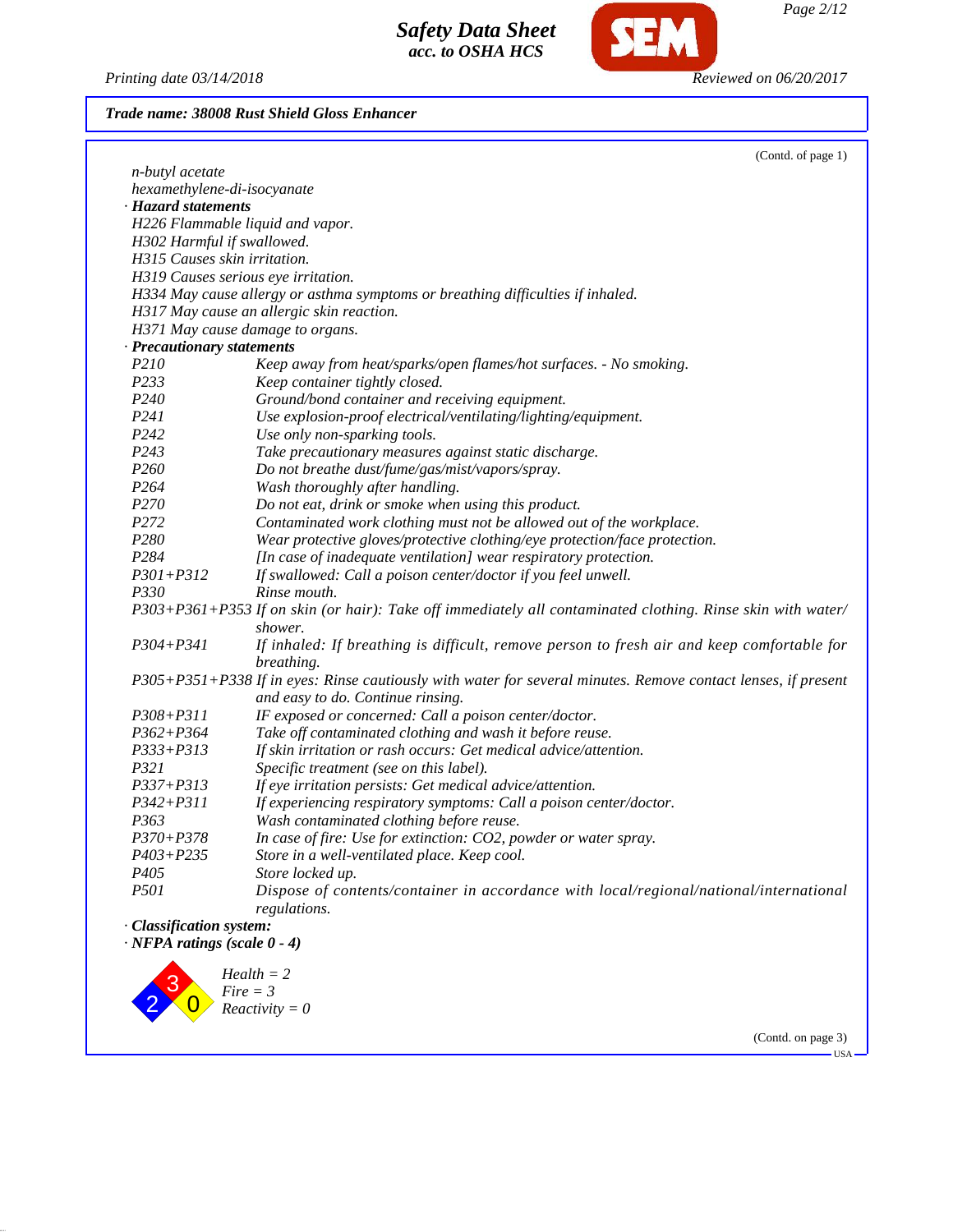*Printing date 03/14/2018 Reviewed on 06/20/2017*

# *Trade name: 38008 Rust Shield Gloss Enhancer*

(Contd. of page 2)

*· HMIS-ratings (scale 0 - 4)*



*· Other hazards*

*· Results of PBT and vPvB assessment*

- *· PBT: Not applicable.*
- *· vPvB: Not applicable.*

# *3 Composition/information on ingredients*

*· Chemical characterization: Mixtures*

*· Description:*

*Mixture: consisting of the following components. Weight percentages*

| $\cdot$ Dangerous components:                 |                    |
|-----------------------------------------------|--------------------|
| 28182-81-2 HDI Prepolymer                     | 70-100%            |
| 123-86-4 $n$ -butyl acetate                   | $10 - 13\%$        |
| $1330-20-7$ xylene                            | $10 - 13\%$        |
| $\sqrt{822-06-0}$ hexamethylene-di-isocyanate | $\geq 0.1 - 0.5\%$ |

# *\* 4 First-aid measures*

- *· Description of first aid measures*
- *· General information:*

*Symptoms of poisoning may even occur after several hours; therefore medical observation for at least 48 hours after the accident.*

*· After inhalation:*

*Supply fresh air and to be sure call for a doctor.*

*In case of unconsciousness place patient stably in side position for transportation.*

- *· After skin contact: Immediately wash with water and soap and rinse thoroughly.*
- *· After eye contact:*
- *Rinse opened eye for several minutes under running water. If symptoms persist, consult a doctor.*

*· After swallowing: Immediately call a doctor.*

- *· Information for doctor:*
- *· Most important symptoms and effects, both acute and delayed No further relevant information available.*
- *· Indication of any immediate medical attention and special treatment needed*
- *No further relevant information available.*

# *\* 5 Fire-fighting measures*

- *· Extinguishing media*
- *· Suitable extinguishing agents:*
- *CO2, extinguishing powder or water spray. Fight larger fires with water spray or alcohol resistant foam.*
- *· For safety reasons unsuitable extinguishing agents: Water with full jet*
- *· Special hazards arising from the substance or mixture No further relevant information available.*

(Contd. on page 4) USA

*Page 3/12*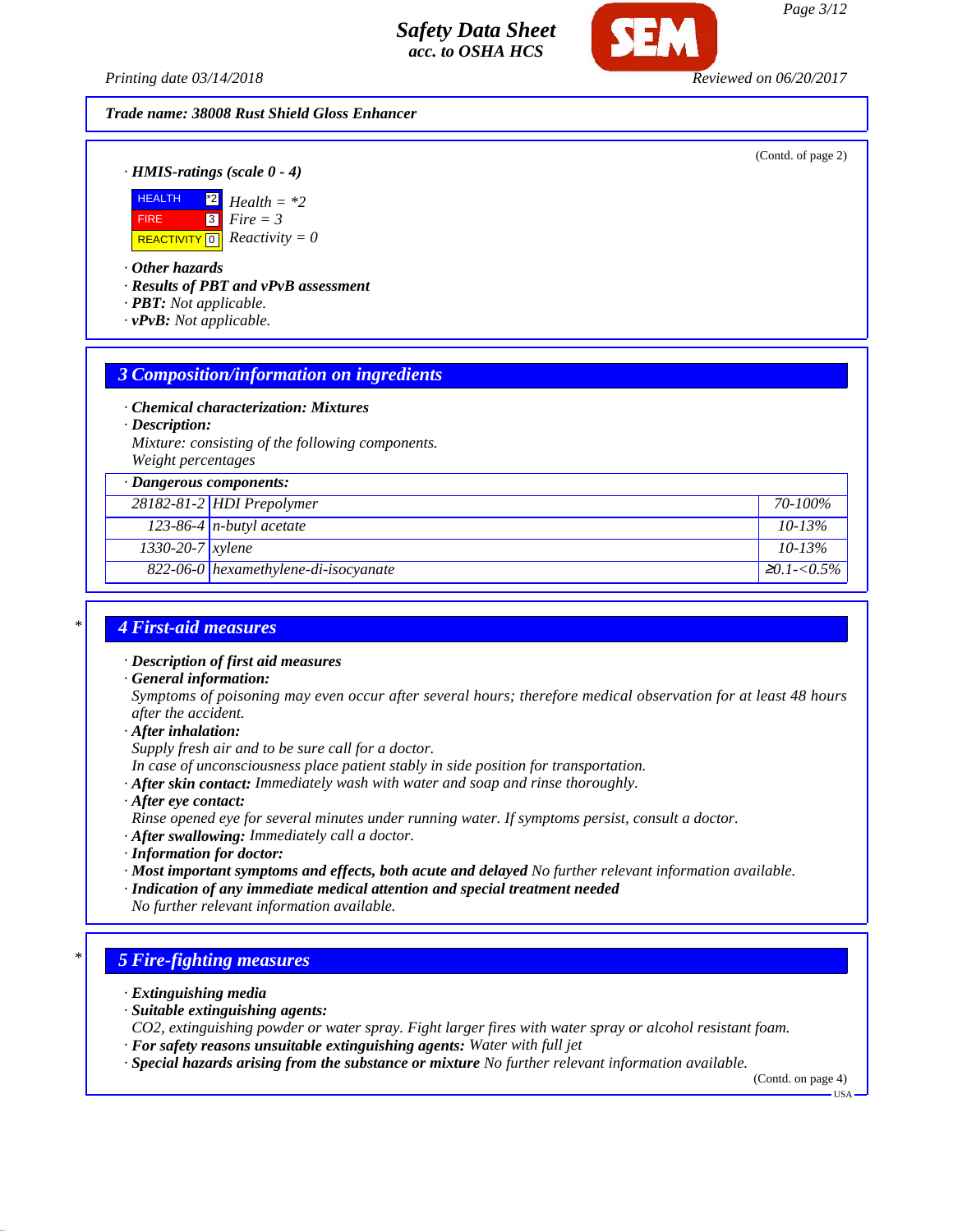*Printing date 03/14/2018 Reviewed on 06/20/2017*

*Trade name: 38008 Rust Shield Gloss Enhancer*

*· Advice for firefighters*

*· Protective equipment: No special measures required.*

# *\* 6 Accidental release measures*

- *· Personal precautions, protective equipment and emergency procedures Wear protective equipment. Keep unprotected persons away.*
- *· Environmental precautions: Do not allow to enter sewers/ surface or ground water.*
- *· Methods and material for containment and cleaning up:*
- *Absorb with liquid-binding material (sand, diatomite, acid binders, universal binders, sawdust). Dispose contaminated material as waste according to item 13.*
- *Ensure adequate ventilation.*
- *· Reference to other sections*
- *See Section 7 for information on safe handling.*
- *See Section 8 for information on personal protection equipment.*
- *See Section 13 for disposal information.*

### *· Protective Action Criteria for Chemicals*

| $\cdot$ PAC-1:                |                                      |                         |
|-------------------------------|--------------------------------------|-------------------------|
|                               | 28182-81-2 HDI Prepolymer            | 7.8 $mg/m^3$            |
|                               | 123-86-4 $n$ -butyl acetate          | 5 ppm                   |
| $1330-20-7$ xylene            |                                      | $\overline{130}$ ppm    |
|                               | 822-06-0 hexamethylene-di-isocyanate | $0.018$ ppm             |
| $\cdot$ PAC-2:                |                                      |                         |
|                               | 28182-81-2 HDI Prepolymer            | $86$ mg/m <sup>3</sup>  |
|                               | 123-86-4 $n$ -butyl acetate          | 200 ppm                 |
| $1330 - 20 - 7$ <i>xylene</i> |                                      | $\overline{9}20$ * ppm  |
|                               | 822-06-0 hexamethylene-di-isocyanate | $\sqrt{0.2~ppm}$        |
| $\cdot$ PAC-3:                |                                      |                         |
|                               | 28182-81-2 HDI Prepolymer            | $510$ mg/m <sup>3</sup> |
|                               | 123-86-4 $n$ -butyl acetate          | $3000*$ ppm             |
| $1330 - 20 - 7$ <i>xylene</i> |                                      | $2500*$ ppm             |
|                               | 822-06-0 hexamethylene-di-isocyanate | 3 ppm                   |

# *\* 7 Handling and storage*

*· Handling:*

- *· Precautions for safe handling No special measures required.*
- *Ensure good ventilation/exhaustion at the workplace. · Information about protection against explosions and fires:*
- *Keep ignition sources away Do not smoke. Protect against electrostatic charges.*
- *· Conditions for safe storage, including any incompatibilities*

*· Storage:*

- *· Requirements to be met by storerooms and receptacles: No special requirements.*
- *· Information about storage in one common storage facility: Not required.*

(Contd. on page 5)

*Page 4/12*

USA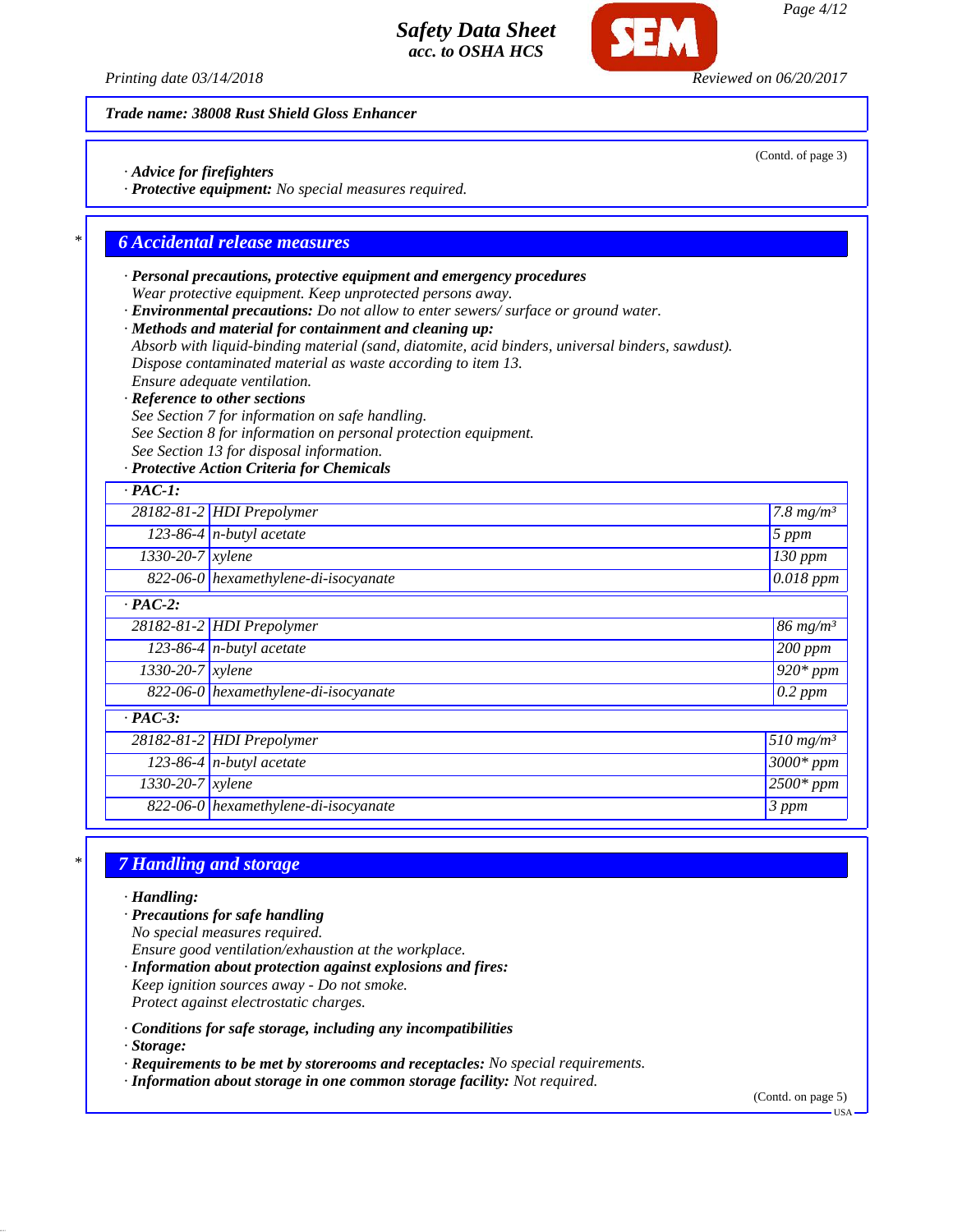*Printing date 03/14/2018 Reviewed on 06/20/2017*

(Contd. of page 4)

*Trade name: 38008 Rust Shield Gloss Enhancer*

*· Further information about storage conditions: Keep receptacle tightly sealed.*

*· Specific end use(s) No further relevant information available.*

# *\* 8 Exposure controls/personal protection*

*· Additional information about design of technical systems: No further data; see item 7.*

*· Control parameters*

*· Components with limit values that require monitoring at the workplace:*

*The following constituents are the only constituents of the product which have a PEL, TLV or other recommended exposure limit.*

*At this time, the remaining constituent has no known exposure limits.*

| 123-86-4 n-butyl acetate                                                                                              |
|-----------------------------------------------------------------------------------------------------------------------|
| PEL Long-term value: $710$ mg/m <sup>3</sup> , 150 ppm                                                                |
| REL Long-term value: $950$ mg/m <sup>3</sup> , 200 ppm                                                                |
| TLV Short-term value: $712 \text{ mg/m}^3$ , 150 ppm                                                                  |
| Long-term value: 238 mg/m <sup>3</sup> , 50 ppm                                                                       |
| 1330-20-7 xylene                                                                                                      |
| PEL Long-term value: 435 mg/m <sup>3</sup> , 100 ppm                                                                  |
| REL Short-term value: $655$ mg/m <sup>3</sup> , 150 ppm                                                               |
| Long-term value: 435 mg/m <sup>3</sup> , 100 ppm                                                                      |
| TLV Short-term value: $651$ mg/m <sup>3</sup> , 150 ppm                                                               |
| Long-term value: 434 mg/m <sup>3</sup> , 100 ppm                                                                      |
| BEI                                                                                                                   |
| 822-06-0 hexamethylene-di-isocyanate                                                                                  |
| REL Long-term value: $0.035$ mg/m <sup>3</sup> , 0.005 ppm                                                            |
| Ceiling limit value: $0.14*$ mg/m <sup>3</sup> , $0.02*$ ppm<br>$*10$ -min                                            |
|                                                                                                                       |
| TLV Long-term value: $0.034$ mg/m <sup>3</sup> , 0.005 ppm<br>BEI                                                     |
|                                                                                                                       |
| · Ingredients with biological limit values:                                                                           |
| 1330-20-7 xylene                                                                                                      |
| BEI 1.5 $g/g$ creatinine                                                                                              |
| Medium: urine<br>Time: end of shift                                                                                   |
| Parameter: Methylhippuric acids                                                                                       |
| · Additional information: The lists that were valid during the creation were used as basis.                           |
|                                                                                                                       |
| · Exposure controls                                                                                                   |
| · Personal protective equipment:<br>· General protective and hygienic measures:                                       |
| Keep away from foodstuffs, beverages and feed.                                                                        |
| Immediately remove all soiled and contaminated clothing.                                                              |
| Wash hands before breaks and at the end of work.                                                                      |
| Avoid contact with the eyes and skin.                                                                                 |
| · Breathing equipment:                                                                                                |
| In case of brief exposure or low pollution use respiratory filter device. In case of intensive or longer exposure use |
| respiratory protective device that is independent of circulating air.<br>(Contd. on page 6)                           |

Œ

*Page 5/12*

USA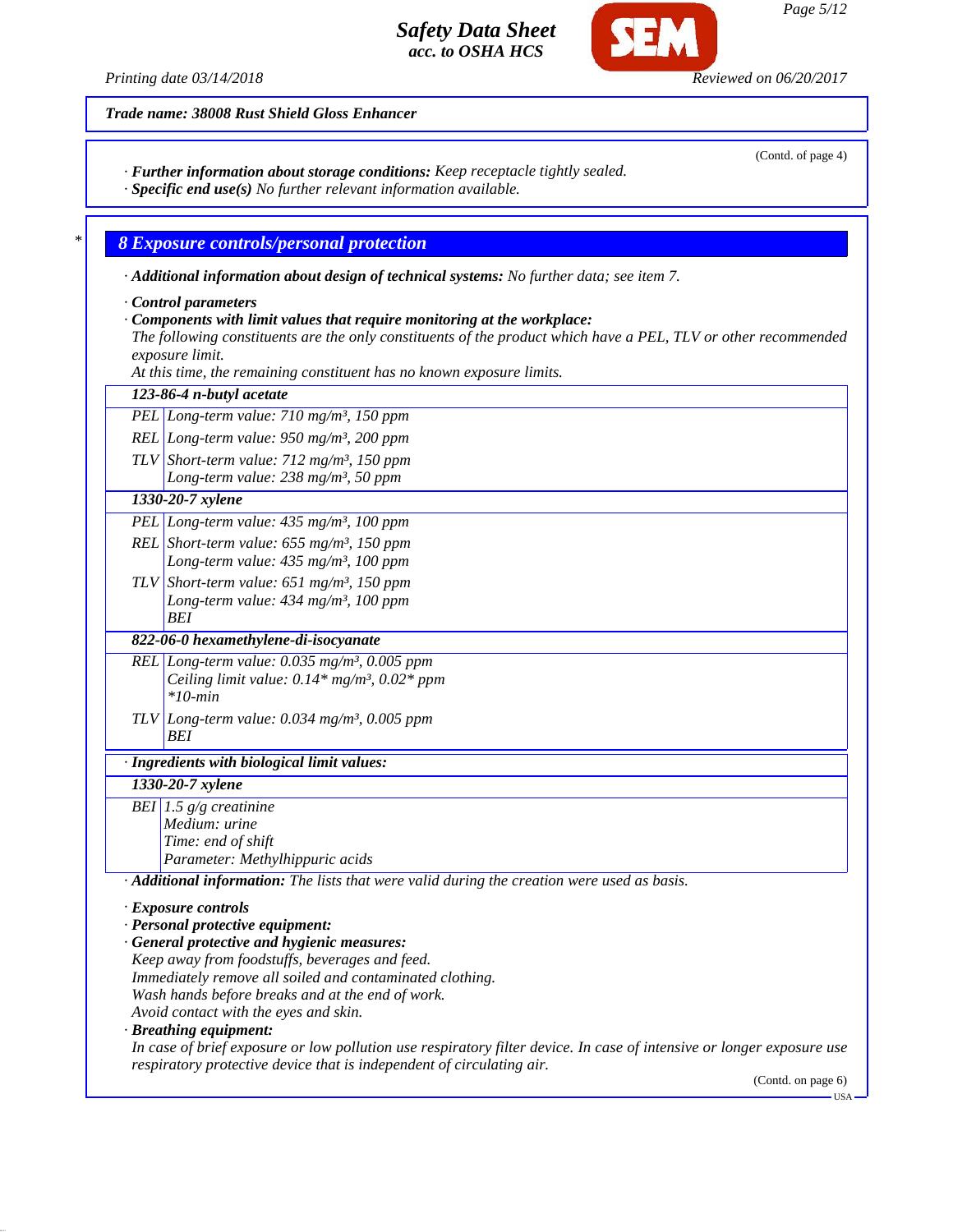

#### *Trade name: 38008 Rust Shield Gloss Enhancer*

(Contd. of page 5)

#### *· Protection of hands:*

*Due to missing tests no recommendation to the glove material can be given for the product/ the preparation/ the chemical mixture.*

*Selection of the glove material on consideration of the penetration times, rates of diffusion and the degradation*



*Protective gloves*

*The glove material has to be impermeable and resistant to the product/ the substance/ the preparation.*

#### *· Material of gloves*

*The selection of the suitable gloves does not only depend on the material, but also on further marks of quality and varies from manufacturer to manufacturer. As the product is a preparation of several substances, the resistance of the glove material can not be calculated in advance and has therefore to be checked prior to the application. · Penetration time of glove material*

*The exact break trough time has to be found out by the manufacturer of the protective gloves and has to be observed.*

*· Eye protection:*



*Tightly sealed goggles*

| · Information on basic physical and chemical properties |                                                          |
|---------------------------------------------------------|----------------------------------------------------------|
| <b>General Information</b>                              |                                                          |
| $\cdot$ Appearance:<br>Form:                            |                                                          |
| Color:                                                  | Liquid<br>According to product specification             |
| $\cdot$ Odor:                                           | Characteristic                                           |
| · Odor threshold:                                       | Not determined.                                          |
| $\cdot$ pH-value:                                       | Not determined.                                          |
| Change in condition                                     |                                                          |
| <b>Melting point/Melting range:</b>                     | Undetermined.                                            |
| <b>Boiling point/Boiling range:</b>                     | 124-128 °C                                               |
| · Flash point:                                          | $27^{\circ}C$                                            |
| · Flammability (solid, gaseous):                        | Not applicable.                                          |
| · Ignition temperature:                                 | 370 °C                                                   |
| · Decomposition temperature:                            | Not determined.                                          |
| · Auto igniting:                                        | Product is not selfigniting.                             |
| · Danger of explosion:                                  | In use, may form flammable/explosive vapour-air mixture. |
| · Explosion limits:                                     |                                                          |
| Lower:                                                  | 1.1 Vol $\%$                                             |
| <b>Upper:</b>                                           | 7.5 Vol %                                                |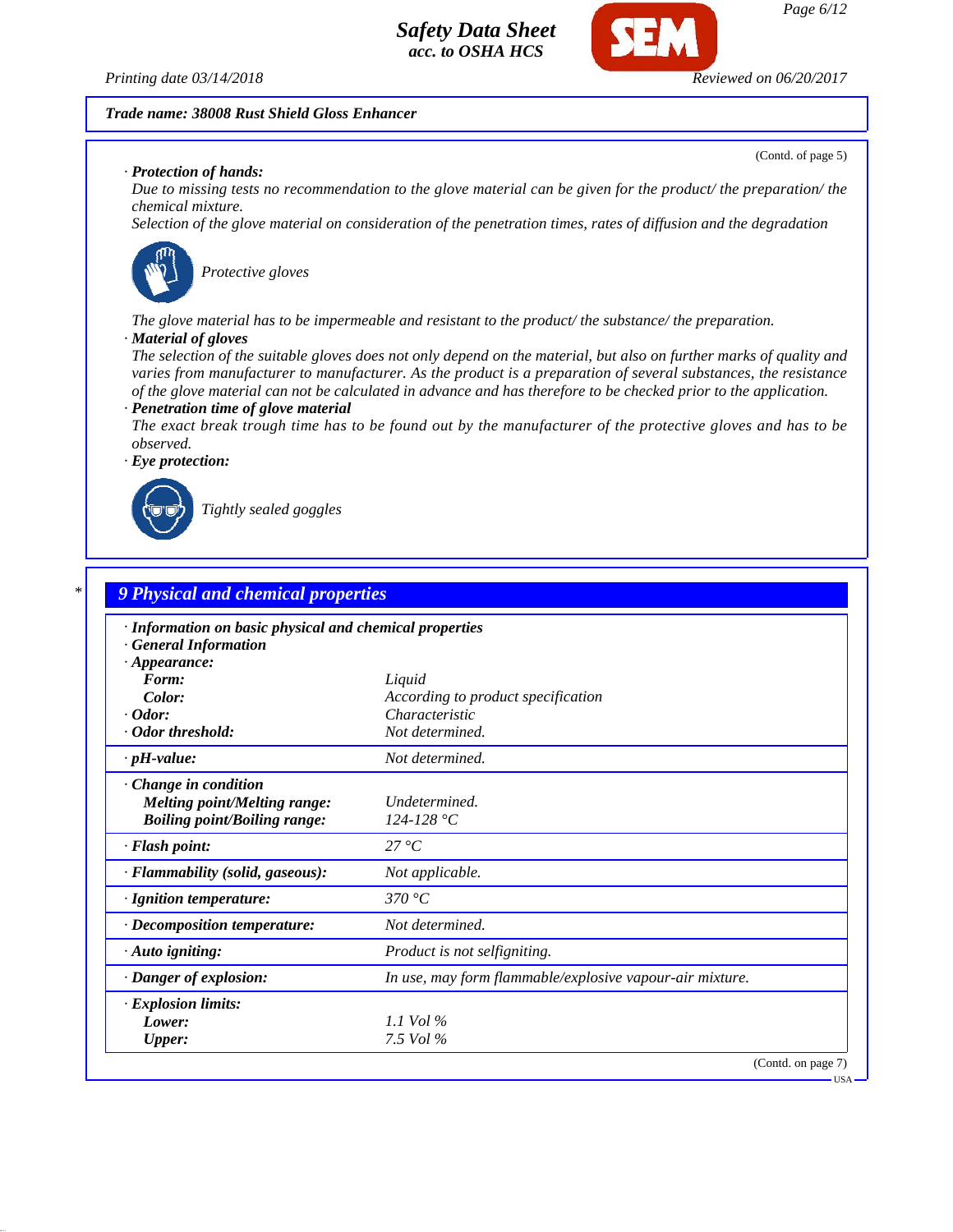

Œ

# *Trade name: 38008 Rust Shield Gloss Enhancer*

|                                                                         |                                            | (Contd. of page 6) |
|-------------------------------------------------------------------------|--------------------------------------------|--------------------|
| $\cdot$ Vapor pressure at 20 $\cdot$ C:                                 | $10.7$ hPa                                 |                    |
| $\cdot$ Density at 20 $\cdot$ C:                                        | $1.06034$ g/cm <sup>3</sup>                |                    |
| $\cdot$ Relative density                                                | Not determined.                            |                    |
| · Vapor density                                                         | Not determined.                            |                    |
| $\cdot$ Evaporation rate                                                | Not determined.                            |                    |
| $\cdot$ Solubility in / Miscibility with                                |                                            |                    |
| Water:                                                                  | Not miscible or difficult to mix.          |                    |
| $\cdot$ <b>Partition coefficient (n-octanol/water):</b> Not determined. |                                            |                    |
| $\cdot$ Viscosity:                                                      |                                            |                    |
| Dynamic:                                                                | Not determined.                            |                    |
| Kinematic:                                                              | Not determined.                            |                    |
| · Solvent content:                                                      |                                            |                    |
| Organic solvents:                                                       | 24.9%                                      |                    |
| <b>VOC</b> content:                                                     | 24.90 %                                    |                    |
|                                                                         | $264.0$ g/l $/2.20$ lb/gl                  |                    |
| Solids content:                                                         | 75.0%                                      |                    |
| $\cdot$ Other information                                               | No further relevant information available. |                    |

# *\* 10 Stability and reactivity*

*· Reactivity No further relevant information available.*

*· Chemical stability*

*· Thermal decomposition / conditions to be avoided: No decomposition if used according to specifications.*

*· Possibility of hazardous reactions No dangerous reactions known.*

*· Conditions to avoid No further relevant information available.*

- *· Incompatible materials: No further relevant information available.*
- *· Hazardous decomposition products: No dangerous decomposition products known.*

# *11 Toxicological information*

*· Information on toxicological effects*

*· Acute toxicity:*

|                            |      | $\cdot$ LD/LC50 values that are relevant for classification: |
|----------------------------|------|--------------------------------------------------------------|
| 28182-81-2 HDI Prepolymer  |      |                                                              |
| Oral                       | LD50 | $1,000$ mg/kg (rat)                                          |
| Dermal                     | LD50 | $\frac{5,000 \text{ mg/kg}}{(\text{rabbit)}}$                |
|                            |      | Inhalative LC50/4 h 137-1,150 mg/l (rat)                     |
| 1330-20-7 xylene           |      |                                                              |
| Oral                       | LD50 | $4,300$ mg/kg (rat)                                          |
| Dermal                     | LD50 | $2,000$ mg/kg (rabbit)                                       |
| · Primary irritant effect: |      |                                                              |

*· on the skin: Irritant to skin and mucous membranes.*

*· on the eye: Irritating effect.*

(Contd. on page 8)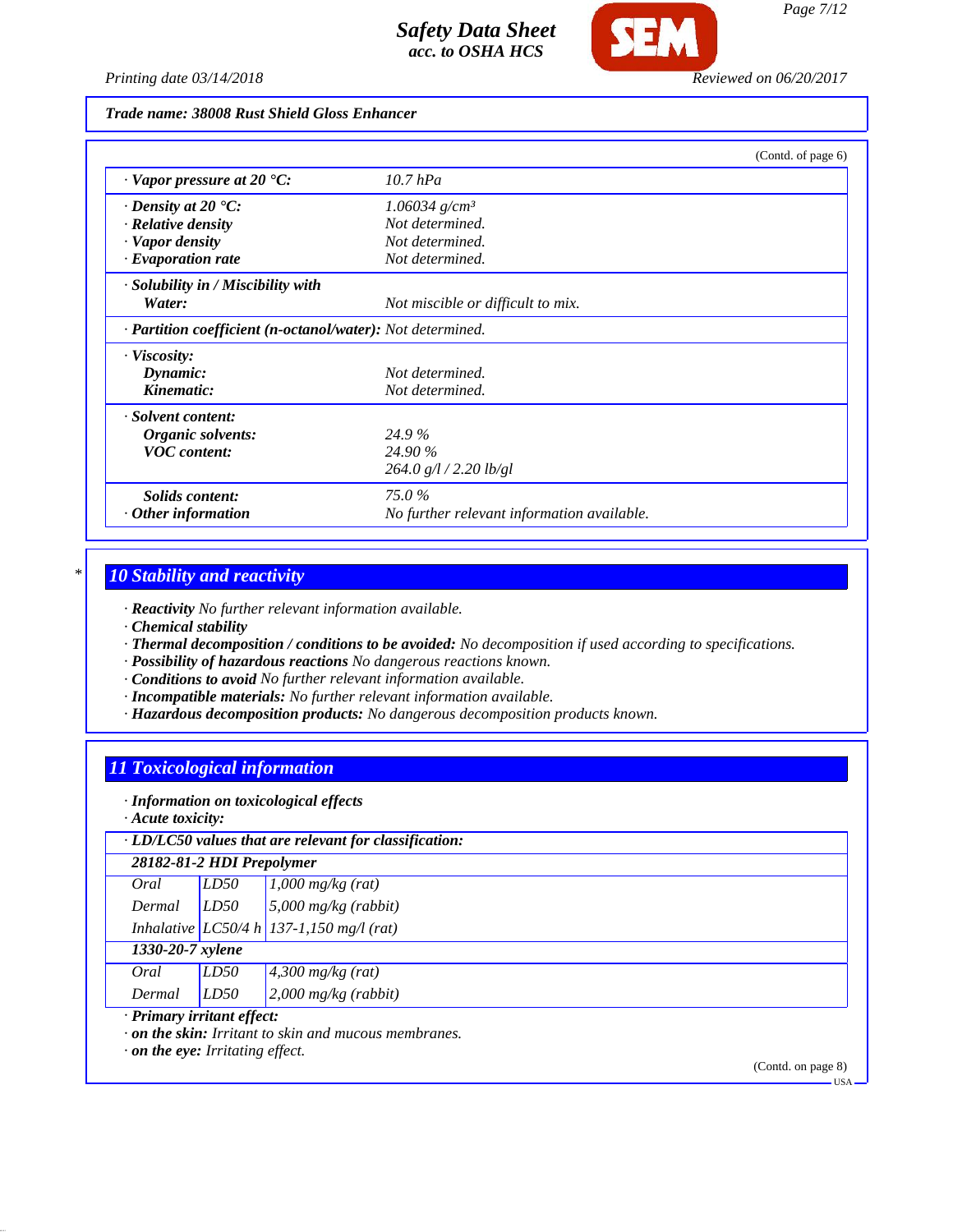*Printing date 03/14/2018 Reviewed on 06/20/2017*

### *Trade name: 38008 Rust Shield Gloss Enhancer*

(Contd. of page 7)

*· Sensitization:*

*Sensitization possible through inhalation. Sensitization possible through skin contact.*

*· Additional toxicological information:*

*The product shows the following dangers according to internally approved calculation methods for preparations: Harmful*

*Irritant*

*· Carcinogenic categories*

*· IARC (International Agency for Research on Cancer)*

*1330-20-7 xylene 3* 

*· NTP (National Toxicology Program)*

*None of the ingredients is listed.*

*· OSHA-Ca (Occupational Safety & Health Administration)*

*None of the ingredients is listed.*

# *\* 12 Ecological information*

*· Toxicity*

- *· Aquatic toxicity: No further relevant information available.*
- *· Persistence and degradability No further relevant information available.*
- *· Behavior in environmental systems:*
- *· Bioaccumulative potential No further relevant information available.*
- *· Mobility in soil No further relevant information available.*
- *· Additional ecological information:*

*· General notes:*

*Water hazard class 2 (Self-assessment): hazardous for water*

*Do not allow product to reach ground water, water course or sewage system.*

*Danger to drinking water if even small quantities leak into the ground.*

- *· Results of PBT and vPvB assessment*
- *· PBT: Not applicable.*
- *· vPvB: Not applicable.*
- *· Other adverse effects No further relevant information available.*

## *13 Disposal considerations*

*· Waste treatment methods*

*· Recommendation:*

*Must not be disposed of together with household garbage. Do not allow product to reach sewage system.*

*· Uncleaned packagings:*

*· Recommendation: Disposal must be made according to official regulations.*

# *\* 14 Transport information*

*· UN-Number*

*· DOT, ADR, IMDG, IATA UN1866*

(Contd. on page 9)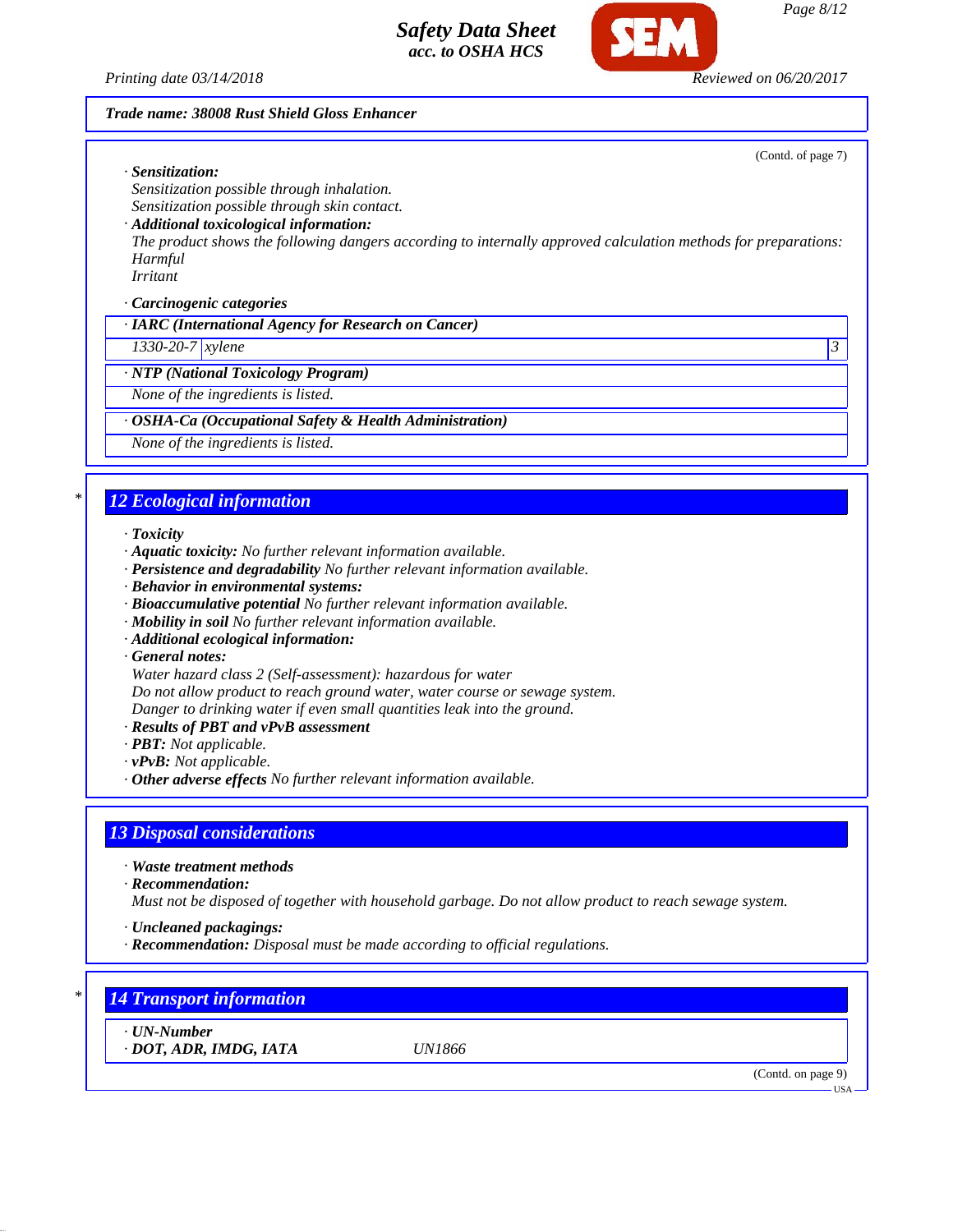

SEM

# *Trade name: 38008 Rust Shield Gloss Enhancer*

|                                                                                     | (Contd. of page 8)                                         |
|-------------------------------------------------------------------------------------|------------------------------------------------------------|
| · UN proper shipping name                                                           |                                                            |
| $\cdot$ DOT                                                                         | Resin solution                                             |
| $·$ ADR                                                                             | 1866 Resin solution                                        |
| $\cdot$ IMDG                                                                        | RESIN SOLUTION (HDI Prepolymer)                            |
| $\cdot$ IATA                                                                        | <b>RESIN SOLUTION</b>                                      |
| · Transport hazard class(es)                                                        |                                                            |
| $\cdot$ <i>DOT</i>                                                                  |                                                            |
|                                                                                     |                                                            |
| · Class                                                                             | 3 Flammable liquids                                        |
| $-Label$                                                                            | $\mathfrak{Z}$                                             |
| $\cdot$ ADR, IATA                                                                   |                                                            |
|                                                                                     |                                                            |
| · Class                                                                             | 3 Flammable liquids                                        |
| $\cdot$ <i>Label</i>                                                                | 3<br>.                                                     |
|                                                                                     |                                                            |
| · Class                                                                             | 3 Flammable liquids                                        |
| $\cdot$ <i>Label</i>                                                                | 3                                                          |
| · Packing group                                                                     |                                                            |
| · DOT, ADR, IMDG, IATA                                                              | $I\!I\!I$                                                  |
| · Environmental hazards:                                                            | Product contains environmentally hazardous substances: HDI |
|                                                                                     | Prepolymer                                                 |
| · Marine pollutant:                                                                 | Yes                                                        |
|                                                                                     | Symbol (fish and tree)                                     |
| · Special precautions for user                                                      | Warning: Flammable liquids                                 |
| · EMS Number:                                                                       | $F-E, S-E$                                                 |
| · Stowage Category                                                                  | A                                                          |
| · Transport in bulk according to Annex II of<br><b>MARPOL73/78 and the IBC Code</b> | Not applicable.                                            |
| · Transport/Additional information:                                                 |                                                            |
| $\cdot$ DOT                                                                         |                                                            |
|                                                                                     | On passenger aircraft/rail: 60 L                           |
|                                                                                     |                                                            |
| · Quantity limitations                                                              | On cargo aircraft only: 220 L                              |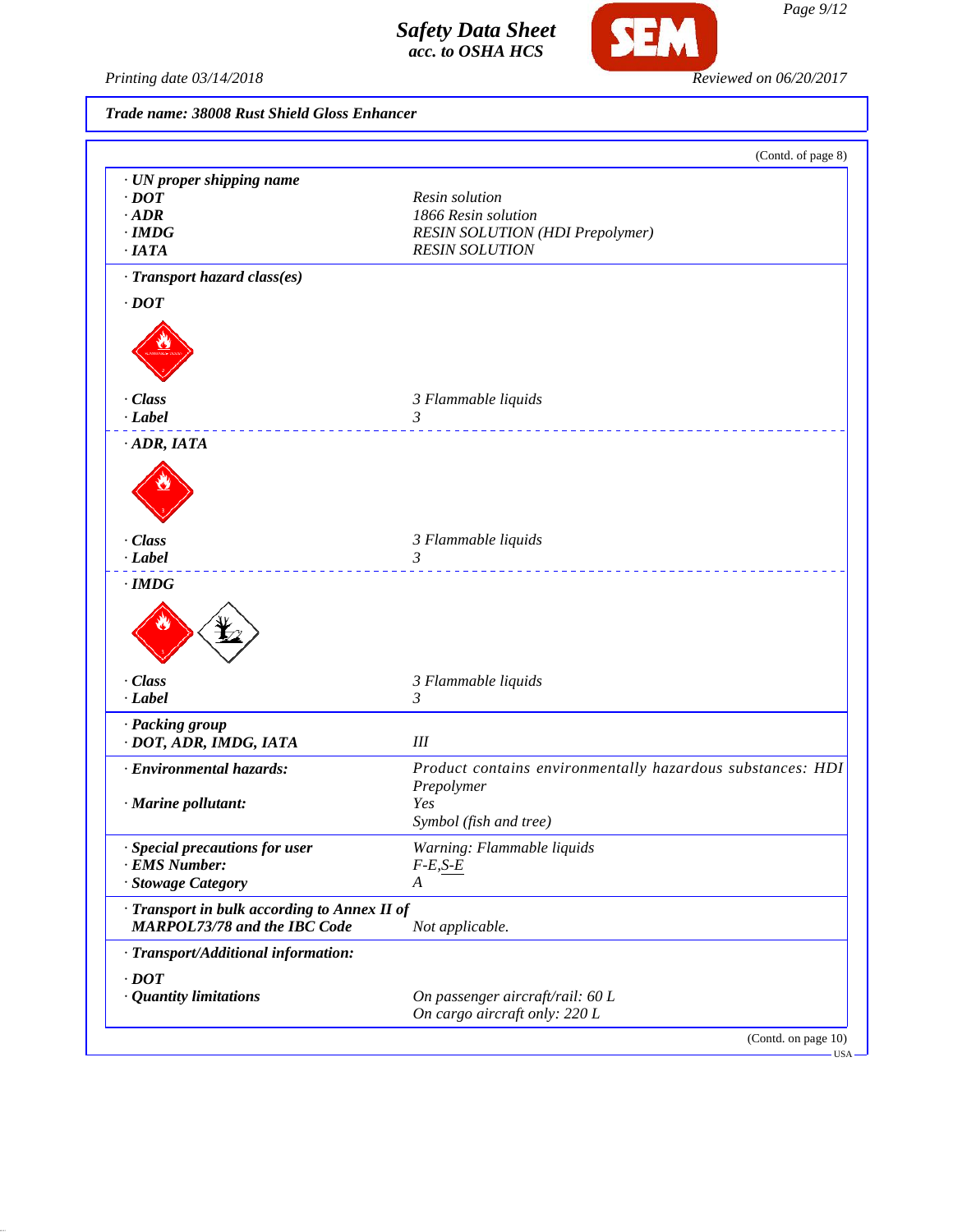

*Page 10/12*

*Printing date 03/14/2018 Reviewed on 06/20/2017*

*Trade name: 38008 Rust Shield Gloss Enhancer*

| (Contd. of page 9) |  |  |
|--------------------|--|--|
|                    |  |  |

| $\cdot$ <i>ADR</i>               |                                                   |
|----------------------------------|---------------------------------------------------|
| $\cdot$ Excepted quantities (EQ) | Code: El                                          |
|                                  | Maximum net quantity per inner packaging: 30 ml   |
|                                  | Maximum net quantity per outer packaging: 1000 ml |
| $\cdot$ IMDG                     |                                                   |
| $\cdot$ Limited quantities (LQ)  | 5L                                                |
| $\cdot$ Excepted quantities (EQ) | Code: El                                          |
|                                  | Maximum net quantity per inner packaging: 30 ml   |
|                                  | Maximum net quantity per outer packaging: 1000 ml |
| · UN "Model Regulation":         | UN 1866 RESIN SOLUTION, 3, III                    |

# *\* 15 Regulatory information*

*· Safety, health and environmental regulations/legislation specific for the substance or mixture · Sara*

*· Section 355 (extremely hazardous substances):*

*None of the ingredient is listed.*

*· Section 313 (Specific toxic chemical listings):*

*1330-20-7 xylene*

*822-06-0 hexamethylene-di-isocyanate*

*· TSCA (Toxic Substances Control Act):*

*All ingredients are listed.*

*· Proposition 65*

*· Chemicals known to cause cancer:*

*1330-20-7 xylene*

*· Chemicals known to cause reproductive toxicity for females:*

*None of the ingredients is listed.*

*· Chemicals known to cause reproductive toxicity for males:*

*None of the ingredients is listed.*

*· Chemicals known to cause developmental toxicity:*

*None of the ingredients is listed.*

*· Cancerogenity categories*

*· EPA (Environmental Protection Agency)*

*1330-20-7 xylene I* 

*· TLV (Threshold Limit Value established by ACGIH)*

*1330-20-7 xylene A4*

*· NIOSH-Ca (National Institute for Occupational Safety and Health)*

*None of the ingredients is listed.*

*· GHS label elements The product is classified and labeled according to the Globally Harmonized System (GHS).* (Contd. on page 11)

USA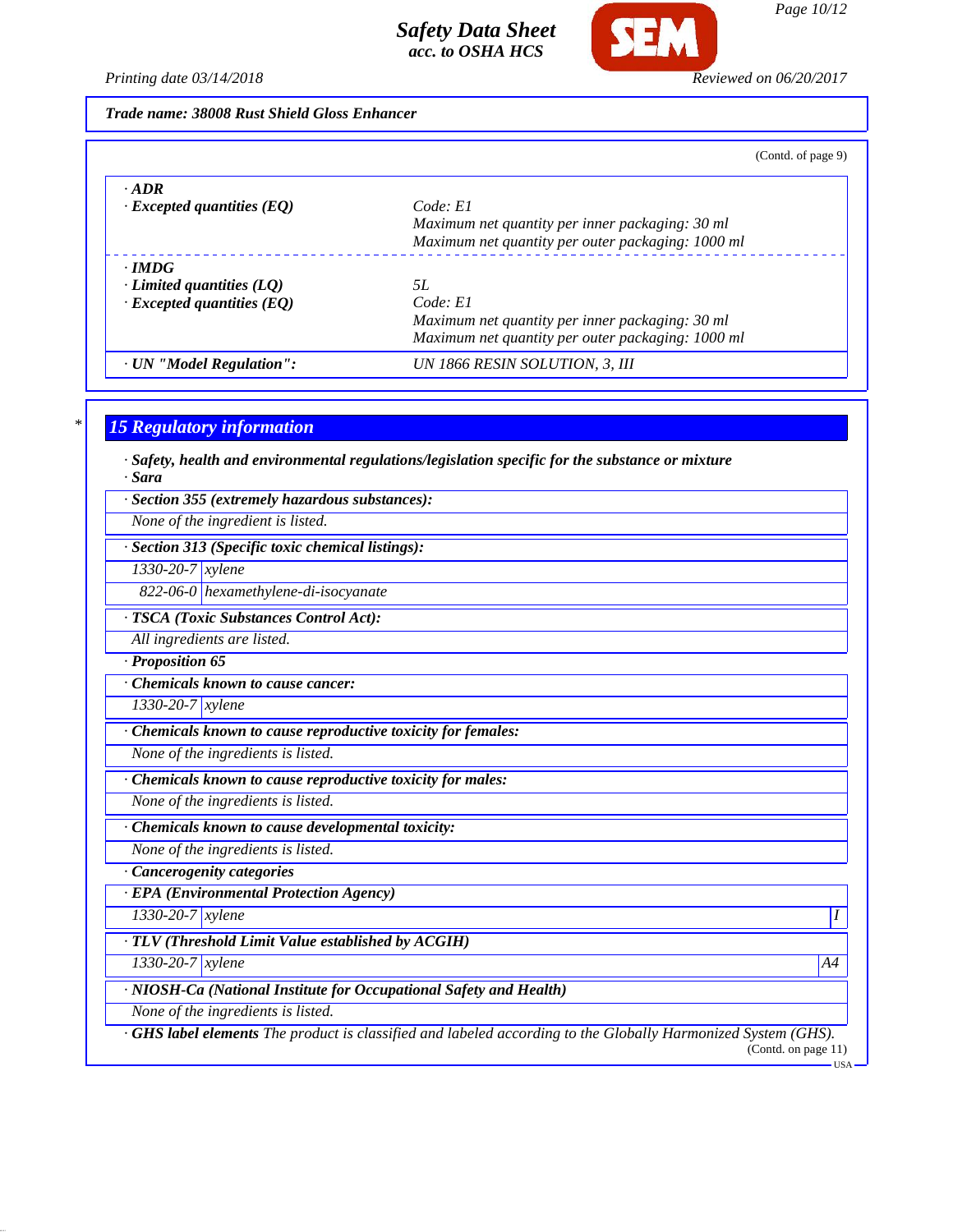SEI

| Printing date 03/14/2018            | Reviewed on 06/20/2017                                                                                                                             |
|-------------------------------------|----------------------------------------------------------------------------------------------------------------------------------------------------|
|                                     | Trade name: 38008 Rust Shield Gloss Enhancer                                                                                                       |
|                                     | (Contd. of page 10)                                                                                                                                |
| · Hazard pictograms                 |                                                                                                                                                    |
|                                     |                                                                                                                                                    |
|                                     |                                                                                                                                                    |
| GHS02<br>GHS07                      | GHS08                                                                                                                                              |
| · Signal word Danger                |                                                                                                                                                    |
|                                     | · Hazard-determining components of labeling:                                                                                                       |
| <b>HDI</b> Prepolymer               |                                                                                                                                                    |
| n-butyl acetate                     |                                                                                                                                                    |
| hexamethylene-di-isocyanate         |                                                                                                                                                    |
| · Hazard statements                 |                                                                                                                                                    |
| H226 Flammable liquid and vapor.    |                                                                                                                                                    |
| H302 Harmful if swallowed.          |                                                                                                                                                    |
| H315 Causes skin irritation.        |                                                                                                                                                    |
| H319 Causes serious eye irritation. |                                                                                                                                                    |
|                                     | H334 May cause allergy or asthma symptoms or breathing difficulties if inhaled.                                                                    |
|                                     | H317 May cause an allergic skin reaction.                                                                                                          |
| H371 May cause damage to organs.    |                                                                                                                                                    |
| · Precautionary statements          |                                                                                                                                                    |
| P210                                | Keep away from heat/sparks/open flames/hot surfaces. - No smoking.                                                                                 |
| P233                                | Keep container tightly closed.                                                                                                                     |
| P <sub>240</sub>                    | Ground/bond container and receiving equipment.                                                                                                     |
| P241                                | Use explosion-proof electrical/ventilating/lighting/equipment.                                                                                     |
| P <sub>242</sub>                    | Use only non-sparking tools.                                                                                                                       |
| P <sub>243</sub>                    | Take precautionary measures against static discharge.                                                                                              |
| P <sub>260</sub>                    | Do not breathe dust/fume/gas/mist/vapors/spray.                                                                                                    |
| P <sub>264</sub>                    | Wash thoroughly after handling.                                                                                                                    |
| P270                                | Do not eat, drink or smoke when using this product.                                                                                                |
| P <sub>272</sub>                    | Contaminated work clothing must not be allowed out of the workplace.                                                                               |
| P280                                | Wear protective gloves/protective clothing/eye protection/face protection.                                                                         |
| P284                                | [In case of inadequate ventilation] wear respiratory protection.                                                                                   |
| $P301 + P312$                       | If swallowed: Call a poison center/doctor if you feel unwell.                                                                                      |
| <i>P330</i>                         | Rinse mouth.                                                                                                                                       |
|                                     | P303+P361+P353 If on skin (or hair): Take off immediately all contaminated clothing. Rinse skin with water/                                        |
|                                     | shower.                                                                                                                                            |
| $P304 + P341$                       | If inhaled: If breathing is difficult, remove person to fresh air and keep comfortable for<br>breathing.                                           |
|                                     | P305+P351+P338 If in eyes: Rinse cautiously with water for several minutes. Remove contact lenses, if present<br>and easy to do. Continue rinsing. |
| $P308 + P311$                       | IF exposed or concerned: Call a poison center/doctor.                                                                                              |
| $P362 + P364$                       | Take off contaminated clothing and wash it before reuse.                                                                                           |
| $P333 + P313$                       | If skin irritation or rash occurs: Get medical advice/attention.                                                                                   |
| P321                                | Specific treatment (see on this label).                                                                                                            |
| $P337 + P313$                       | If eye irritation persists: Get medical advice/attention.                                                                                          |
| $P342 + P311$                       | If experiencing respiratory symptoms: Call a poison center/doctor.                                                                                 |
| P <sub>363</sub>                    | Wash contaminated clothing before reuse.                                                                                                           |
| $P370 + P378$                       | In case of fire: Use for extinction: CO2, powder or water spray.                                                                                   |
| P403+P235                           | Store in a well-ventilated place. Keep cool.                                                                                                       |

*P405 Store locked up.*

(Contd. on page 12)

 $-<sub>USA</sub>$